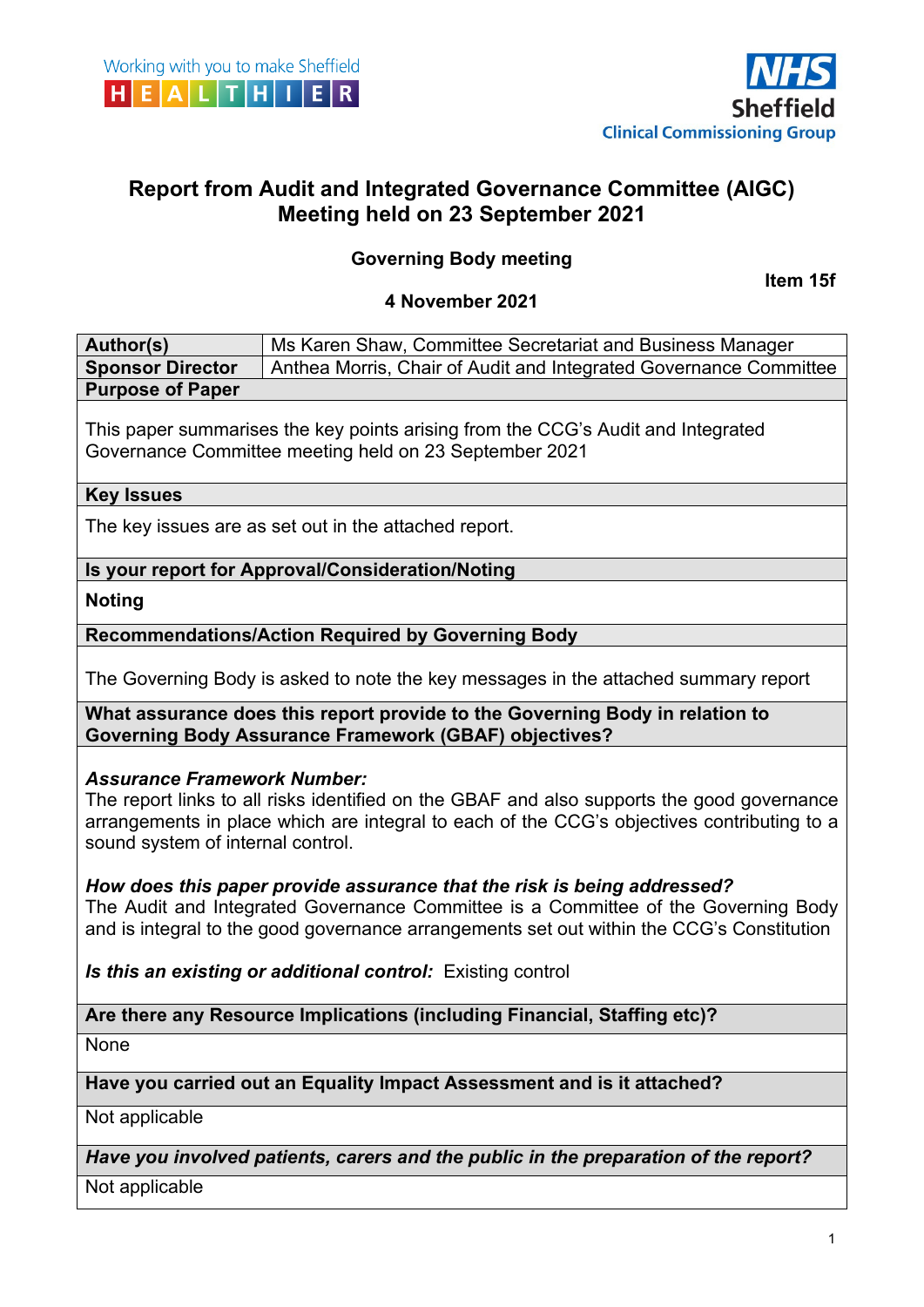

# **Report from Audit and Integrated Governance Committee (AIGC) Meeting held on 23 September 2021**

## **Governing Body meeting**

#### **4 November 2021**

#### **1 Introduction**

The Audit and Integrated Governance Committee (AIGC) met on 23 September 2021. This report sets out the key issues discussed at that meeting.

### **2 Key Messages**

- 2.1 The Committee received and approved the revised 2021/22 work plan to reflect the transition to the ICB, and the Due Diligence requirements for this. The Accountable Officer will be required to sign off a due diligence checklist in March confirming that the CCG has undertaken all necessary actions to ensure a smooth and safe transition to the new Integrated Care Board, subject to the legislation. A set of arrangements have been put in place to ensure that this work is co-ordinated across the CCGs, and Sheffield CCG has established its own change and transition group to ensure that the work is coordinated across the various groups at an organisational level. It was noted that AIGC's existing meetings fitted well into the time frames outlined. Both the Chair and the Committee agreed that they would be available either as Chair or a whole committee to meet at short notice as required. It was noted that the biggest risk was timescales/lack of capacity in the CCG team to deliver what was needed.
- 2.2 External Audit delivered their final report on 2020/21 which showed a good result for the CCG. The technical update was discussed with particular emphasis on Climate Change, Mental Health Referrals and GP contracts.
- 2.3 Internal Audit delivered their progress report. One audit on Staff Engagement and Communications was complete with significant assurance. There was also excellent progress on the closing of recommendations. There were two delayed audits which AIGC asked not to be delayed further (one delayed from 2020/21).
- 2.4 The Counter Fraud Annual report for 2020/21 was received which will form the baseline for the current year's work.
- 2.5 The Governance Sub-committee reported on the work it had done and would support during the transition. AIGC noted the four overdue corporate policies and considered and accepted the rationale for the delays to reviewing these policies, specifically the Business Continuity Plan (BCP) and Policy; Emergency Preparedness, Resilience and Responsiveness (EPRR) Policy; Records Management Policy; Remote Working Policy and Portable Devices Policy.
- 2.6 The GBAF was received for Quarter 1 and the support of the committee for the deep dive into checking each of the risk scores, noting that the report had already been considered by Governing Body.